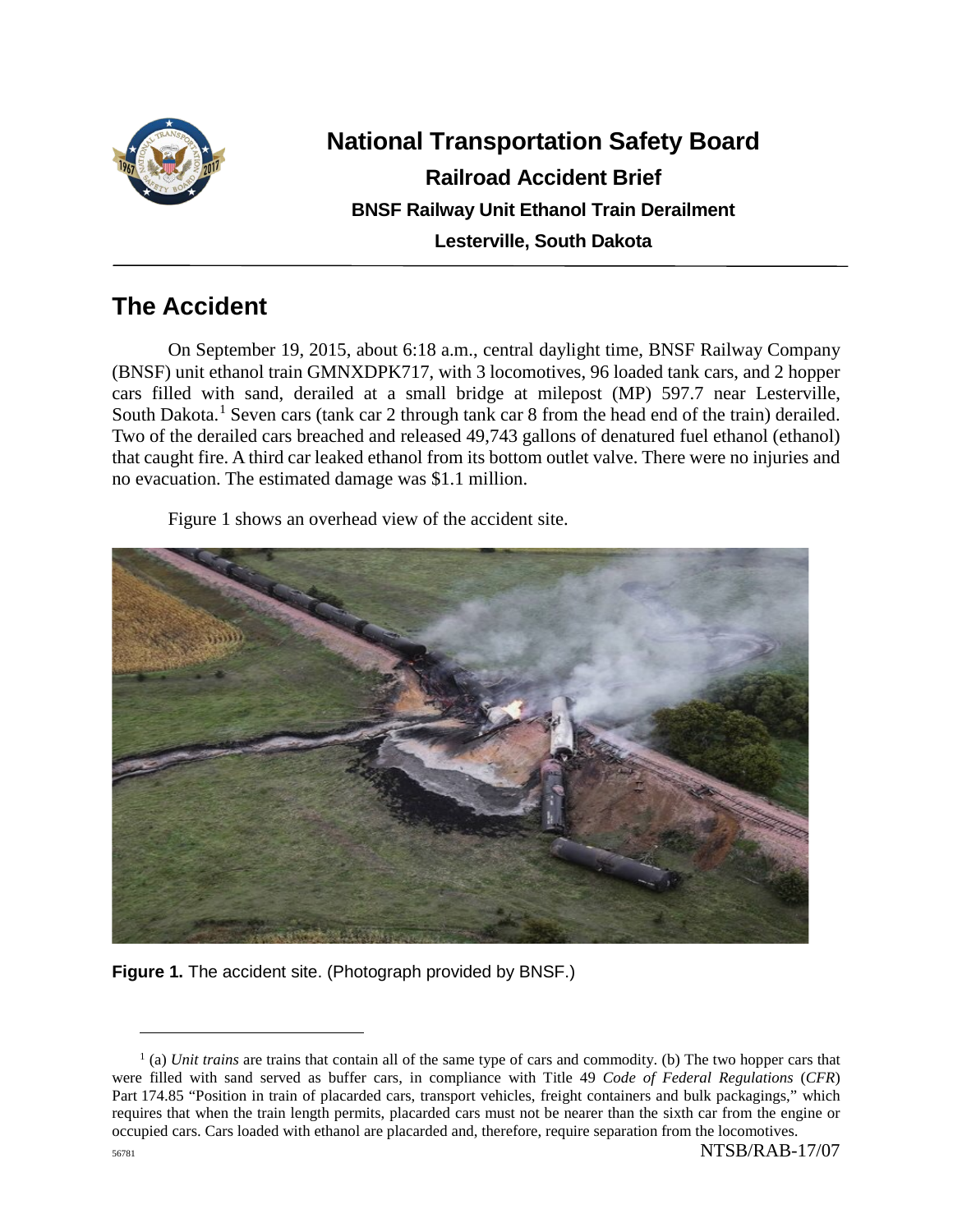The train crew, consisting of a conductor and a locomotive engineer, boarded the train in Scotland, South Dakota. The BNSF train dispatcher issued a track warrant at 5:40 a.m., authorizing the crew to depart Scotland and to occupy the main track from MP 605 to MP 566 which, according to the locomotive event recorder, the crew did 3 minutes later.

The maximum timetable speed for this segment of track was 25 miles per hour (mph); however, a BNSF *General Track Bulletin* restricted the train speed to 10 mph between MP 600.8 and MP 587.9.<sup>[2](#page-1-0)</sup> According to the locomotive event recorder, the train primarily traveled at 10 mph, but the speed varied between 8 mph and 1[3](#page-1-1) mph until the derailment.<sup>3</sup>

The train crewmembers said the 1-hour trip before the derailment occurred was uneventful, although they added there was heavy fog and poor visibility, and the sight distance was between 50 and 100 feet. The video recording from the outward-facing camera on the lead locomotive confirmed the existence of dense fog as the train approached and traversed the bridge near the derailment site.

Shortly after the locomotives crossed the bridge at MP 597.7, the emergency air brakes applied, without crew initiation.<sup>[4](#page-1-2)</sup> According to the event recorder, the locomotive continued for about 80 feet before stopping.

The engineer and conductor stated they looked back and could see that the cars had derailed behind the locomotive and had caught fire. After the engineer reported the derailment and fire to the train dispatcher, he and the conductor gathered the train consist documents, left the locomotive, and walked a safe distance from the fire.

At the request of the emergency responders, the train crew returned to the locomotive and separated the buffer car and the two locomotives from the derailed train and moved them a safe distance from the fire. They also cleared the highway-railroad grade crossing to allow access by the fire department.

## **Track and Structure**

### **Site Description**

 $\overline{a}$ 

The BNSF has owned the Aberdeen Subdivision, consisting of a single main track between MP 777.0 (Aberdeen, South Dakota) to MP 513.0 (Sioux City, Iowa), since 2005. The track was

<sup>2</sup> BNSF Railway Company, *BNSF General Track Bulletin No. 32595*, September 19, 2015.

<sup>&</sup>lt;sup>3</sup> Title 49 *CFR* Part 240 and BNSF company policy allow these speed variations.

<span id="page-1-2"></span><span id="page-1-1"></span><span id="page-1-0"></span><sup>4</sup> *Emergency air brakes* engage through the rapid release of air pressure from the brake pipe, resulting in the correspondent increase of brake pressure. Engineers and conductors can apply the emergency air brakes from their brake valves on the locomotive. However, the emergency brake may also engage because of a broken brake pipe or disconnected air hoses.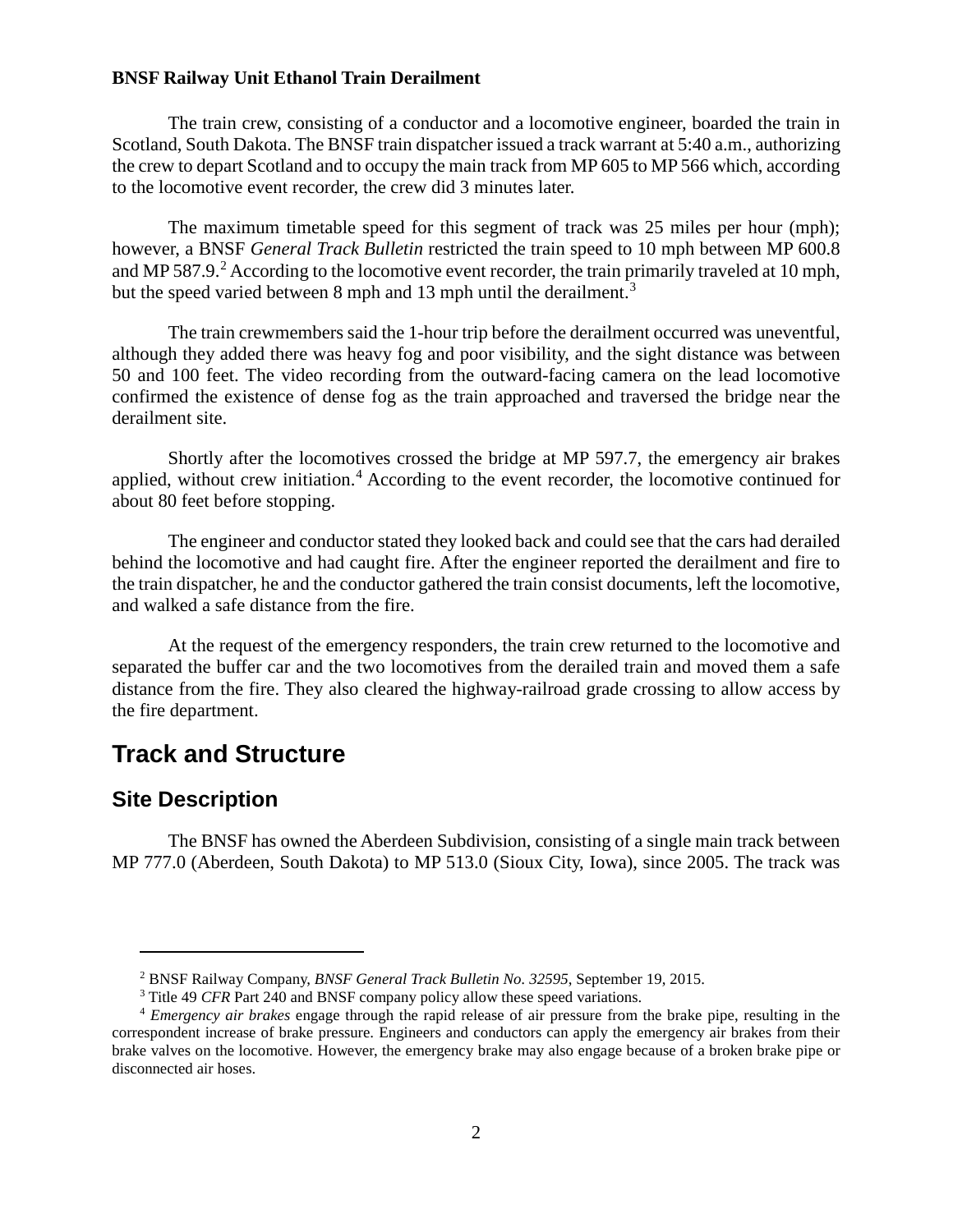90-pound jointed rail sections near the point of derailment (POD).<sup>[5](#page-2-0)</sup> This rail was installed in 1929, and had manufacturing dates varying from 1909 to 1918. In 2010, BNSF surfaced the track and renewed the crossties. [6](#page-2-1)

## **Postaccident Rail Recovery**

 $\overline{a}$ 

The POD at MP 597.7 was just east of the bridge. Aforward-facing video from BNSF 5135, a train that traversed this section of track the day before this accident, showed misalignment of the track at the eastern end of the bridge.<sup>[7](#page-2-2)</sup> (See figure 2.) Further, the audio track on this video captured an obvious "clunking" sound when the engine traversed this location.



**Figure 2.** Still photograph from a forward-facing video from the day before the accident. (Photograph provided by BNSF.)

The POD was about 10 feet east of the east-end bridge abutment on the right-hand rail in the direction of the train's movement. This location corresponded with the image noted from the previous day's forward-facing video.

<span id="page-2-0"></span><sup>&</sup>lt;sup>5</sup> Rail is classified by its linear weight for every 3 feet. This rail was designated as 9020 rail. Early rail designations showed slight changes in rail profiles and weights and other minor increases with 9020 and 9030 rail. For simplicifation, in this report, the rail is referred to as "90-pound rail."

<span id="page-2-1"></span><sup>6</sup> *Surfacing* a track involves tamping ballast (gravel) tightly against the ties between the rails and building up the proper amount of ballast against the ends of the ties on both sides of the track. This process stablizes the track structure, improves drainage, and returns the track to the required geometry specifications.

<span id="page-2-2"></span> $7 A$  forward-facing video recording from train BNSF 5135 captured a misalignment of the rail at the POD as it traversed the site at 4:07 p.m. on the previous day. This can be found in NTSB Public Docket DCA15FR016.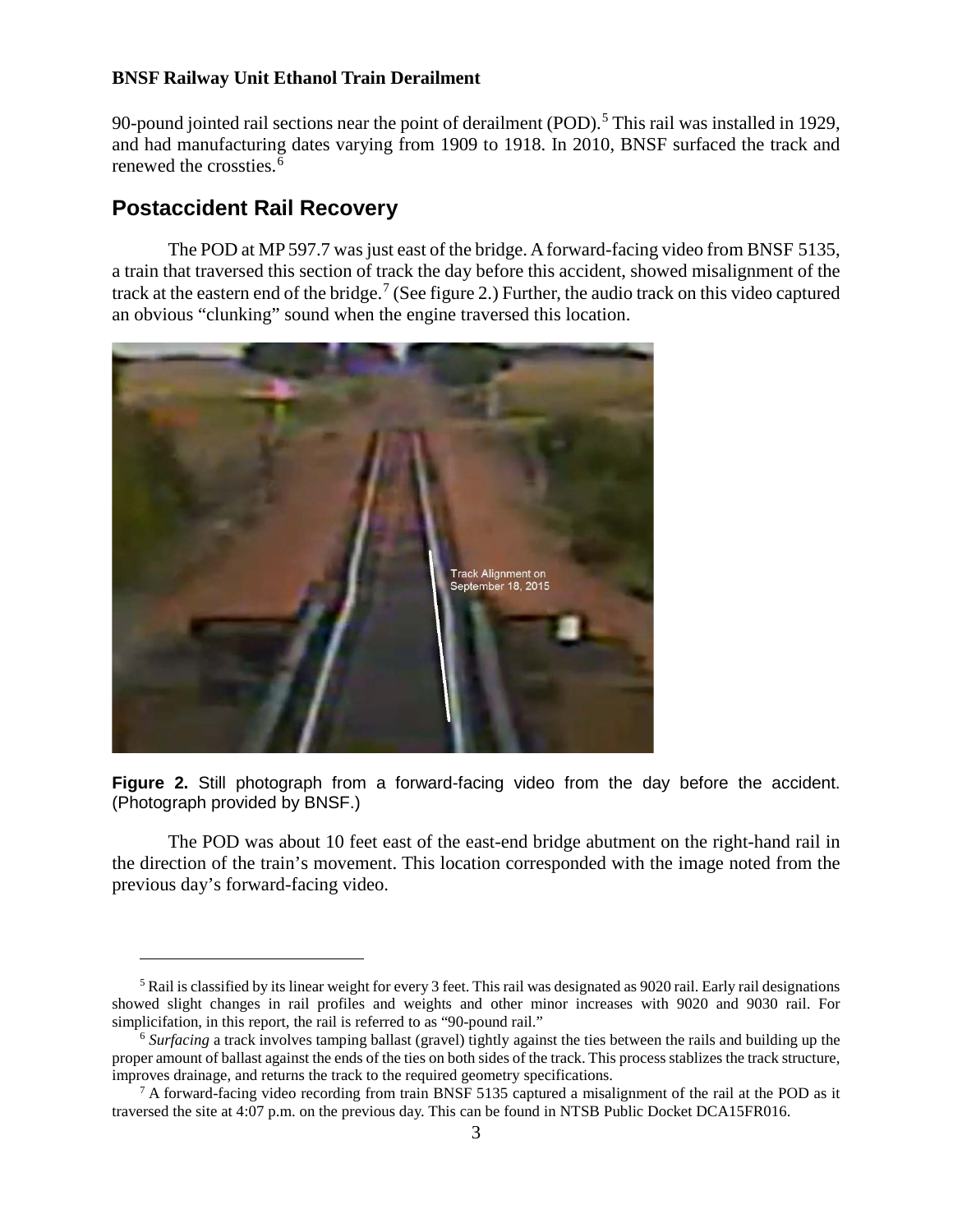The derailment shattered the rail into many pieces. Investigators gathered the rail and reassembled the track at the derailment site. Pieces of broken rail from the east end of the bridge were sent to the NTSB materials laboratory in Washington, DC, for examination. (See figure 3.)



**Figure 3.** Recovered right-hand rail just east of the bridge.

The laboratory examination of the break between rail pieces 3S and 2S showed wear marks where the mating fracture faces had been moving up and down against each other. Therefore, the rail broke before the accident train derailed.

Two issues were identified at the site of the broken rail:

- (1) the track gage was "tight" or narrow, and
- (2) the east end of the bridge approach needed additional surfacing to better support the track structure

During geometry inspections, it was noted that the gage was tight between MP 596.72 to MP 596.67.<sup>[8](#page-3-0)</sup> Standard gage for rail is 4 feet, 8 1/2 inches measured in a plane 5/8 inches from the top of the rail head. Federal Railroad Administration (FRA) track standards allow a minimum gage of 4 feet, 8 inches; however, as early as 2014, this section of track was measured and reported to be tighter than 4 feet, 8 inches. On April 8, 2015, the BNSF track geometry car reported tight gage (that is, 9/16-inch more narrow than the FRA minimum) at MP 596.67 and the BNSF inspector noted that this was a repeated defect from the previous year. BNSF had a contractor evaluate the track geometry on October 27, 2014, and August 8, 2015. The contractor also found gage that was more narrow than the FRA minimum standards at two other locations near the POD―one was 5/16-inch too tight, and the other was 13/16-inch too tight. The contractor did not report the defects because the instrumentation showed a spike in the laser, which means the reading could be unreliable.

<span id="page-3-0"></span><sup>8</sup> For additional information, see 49 *CFR* 213.53 "Gage".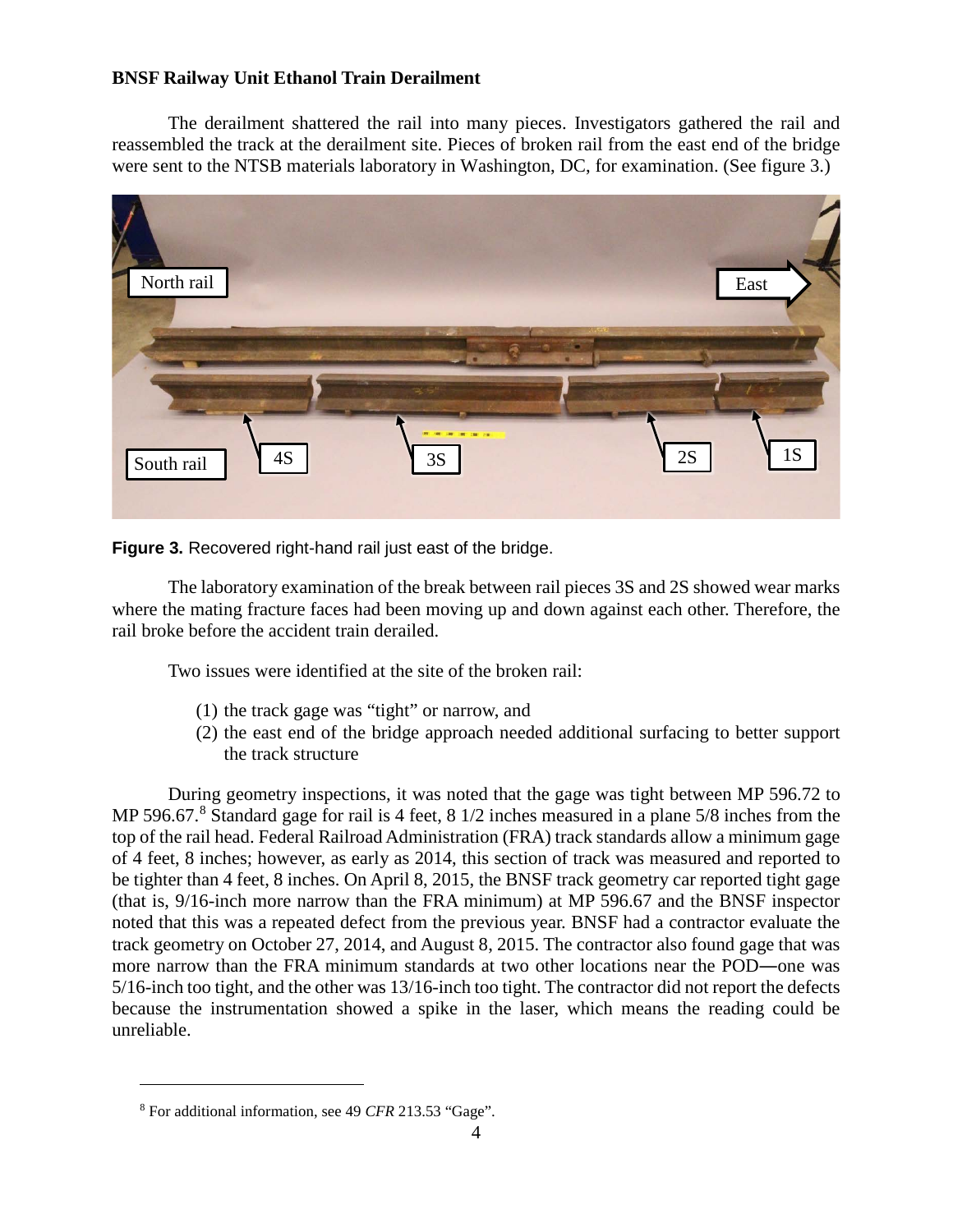The rail at the POD showed signs of wheel wear against the inside head (top) of the rail. In tangent (straight) track, the wheel flange generally does not touch the inside of the rail head and the wheels of the cars center themselves on the top of the rail head.<sup>[9](#page-4-0)</sup> The wear patterns on the rail indicated the tightening of the gage, which would have applied lateral pressure to the rail by the wheels of passing trains.

The wooden cap on bent #2, at the east end of the bridge, was replaced on April 13, 2015.<sup>[10](#page-4-1)</sup> The BNSF bridge inspector said the repairs to the bridge affected the track approaching the bridge by altering the alignment and disturbing the ballast that supports the track structure. According to the bridge inspector, the following improvements were needed: repairing the erosion of the east-end slope, constructing wing walls, and the lining and surfacing of the track.<sup>[11](#page-4-2)</sup> Train crews also reported track issues on the east end of the bridge, according to the bridge inspector.<sup>[12](#page-4-3)</sup> However, the BNSF track supervisor, who had worked the territory since 2013, said that he was unaware of the bridge repairs.

The gage tightened at the POD and the track was unstable, which required repair. However, by designating the track as Class 1, BNSF was able to defer maintenance on the track. These issues, along with lateral pressure on the rail from the tight gage and the poor track structural support, increased the likelihood of rail failure.

#### **Track Maintenance and Inspections**

 $\overline{a}$ 

The FRA track standards are based upon track category classifications.<sup>[13](#page-4-4)</sup> The categories for conventional railroad territories range from Class 1 for the lowest classification and escalate to Class 5.<sup>[14](#page-4-5)</sup> Railroads designate the classification of track for given territories, which subsequently determines the tolerances allowed during maintenance, the minimum structural requirements, the frequency of inspections, and the allowed track speed. A lower track classification results in greater tolerances, less-frequent inspections, and a lower maximum speed. Railroads often lower the classification of a track to defer maintenance on routes that have lower train traffic. At one time, the Aberdeen Subdivision had been designated as a Class 2 track; however, when BNSF lowered the speed limit at the accident area to 10 mph several years earlier, this section of the subdivision became a Class 1 track.<sup>[15](#page-4-6)</sup> In addition, the track supervisor said that because fewer trains operated on this section of the Aberdeen Subdivision, it had a lower priority for maintenance.

<sup>&</sup>lt;sup>9</sup> The *wheel flange* is the inside rim which projects below the tread.

<sup>&</sup>lt;sup>10</sup> *Bents* are part of the upright supports that the deck of the bridge rests upon.

<span id="page-4-2"></span><span id="page-4-1"></span><span id="page-4-0"></span><sup>&</sup>lt;sup>11</sup> A *wing wall* is an extension of an abutment wall which retains adjacent earth and/or deflects or guides a stream into pipes, culverts, and the waterway of a bridge. The bridge inspector noted that wing walls were never constructed for this bridge, despite being needed.

<span id="page-4-3"></span> $12$  Train crews will report locations in the track where they feel a rough spot or if the engine makes unusual movements while traversing.

<sup>&</sup>lt;sup>13</sup> Track classifications are outlined in 49 *CFR* 213.9 "Classes of track; operating speed limits".

<span id="page-4-5"></span><span id="page-4-4"></span><sup>14</sup> High-speed train operations have their own classifications which are covered in 49 *CFR* Part 213, Subpart G "Train Operations at Track Classes 6 and Higher".

<span id="page-4-6"></span><sup>&</sup>lt;sup>15</sup> The track supervisor said that the Aberdeen Subdivision had been classified as Class 1, with a speed limit of 10 mph, when he was assigned the territory in 2013.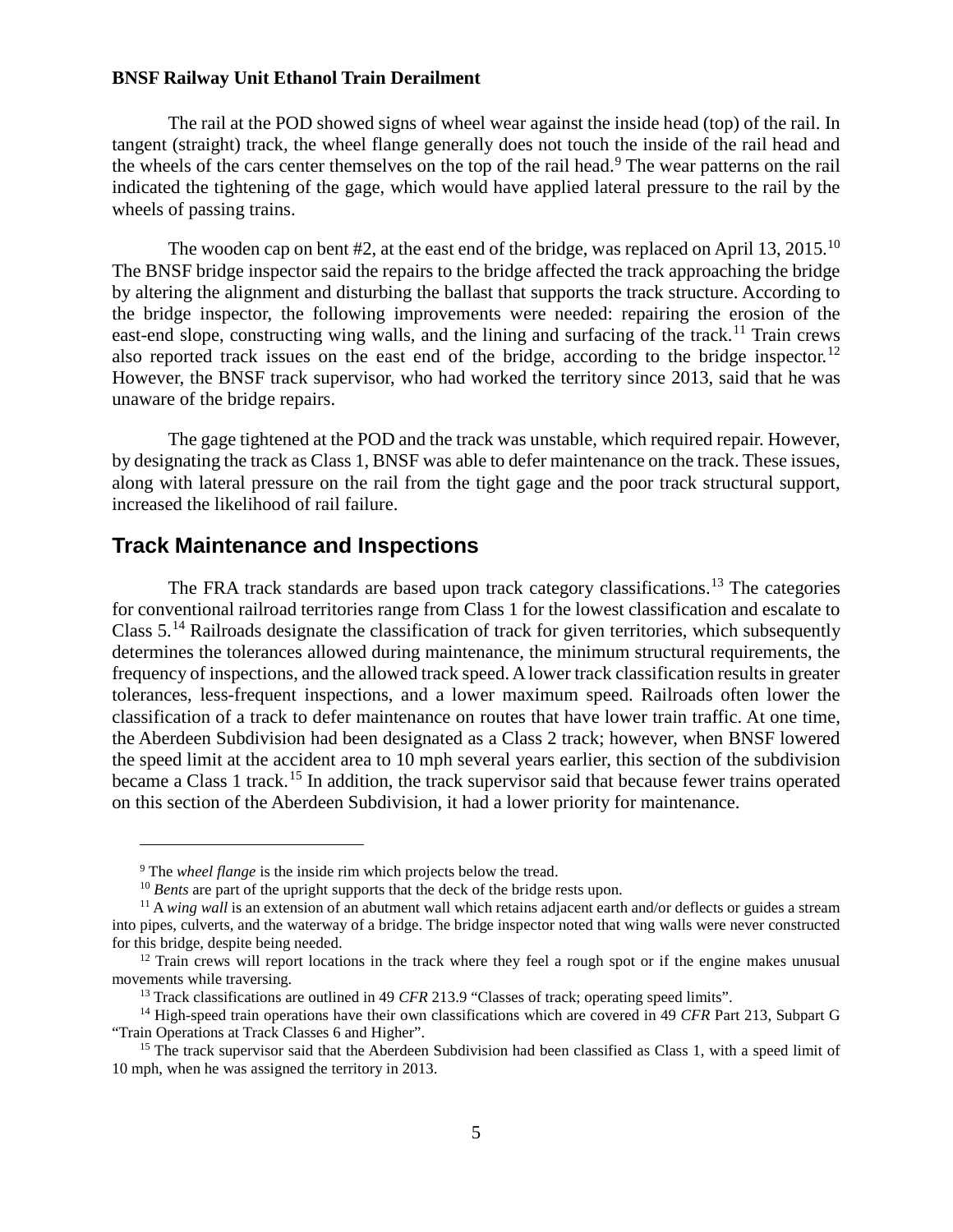A BNSF track inspector visually inspected the track once a week, as required by regulation.<sup>[16](#page-5-0)</sup> The track inspector said that he normally operated the test vehicle at speeds between 5 and 7 mph when he inspected the jointed rail. He said that he had inspected the track at the accident site on September 15, 2015—4 days before the accident. During the 6 to 7 weeks prior to the accident, the track inspector's supervisor accompanied him twice during inspections.

BNSF evaluated the track geometry on this subdivision twice a year, alternately using a specially equipped railcar and contracting with an outside company.<sup>[17](#page-5-1)</sup> The three most recent track geometry evaluations prior to the accident occurred on October 27, 2014, April 8, 2015, and August 8, 2015. These evaluations identified tight gage, as discussed in the section on Postaccident Rail Recovery.

BNSF also had a contractor scan the rail for internal defects on a quarterly basis.<sup>[18](#page-5-2)</sup> The most recent internal defect inspections prior to the accident were held on April 22, 2015, and July 9, 2015, neither of which detected a defect in the rail at the POD. However, several other locations on this track were noted as "shelled, spalled, and corrugated" (SSC), which is a surface condition that limits the ability of the instruments to detect internal defects. If there was a length of track with extensive SSC surface conditions, the contractor was required under FRA regulations to note that a valid search for internal defects was not conducted. There was also an additional subjective requirement that if the surface condition was "bad enough," the operator—in this case, the contractor hired by BNSF—was required to perform a visual inspection of the rail. The records indicated that the contractor stopped and inspected the rail where the SSC had obscured the internal scans.

### **Postaccident Inspections and General Rail Condition**

During postaccident examinations, investigators found many track defects near the accident site, including:

- a break in a portion of the rail head on the north rail at MP 596.65, about 250 feet east of the POD
- a 6-inch vertical split head on the field side of the rail head near MP 596.68, which was where the internal defect report of July 9, 2015, showed SSC, and where the contractor performing the scan had visually inspected, but did not note finding any defects
- two significant vertical split heads were found between MP 595.2 and MP 596.6—one was 13-inches long, and the other was 96-inches long
- excessive rail head wear

<sup>&</sup>lt;sup>16</sup> Title 49 *CFR* 213.233 "Track inspections".

<span id="page-5-1"></span><span id="page-5-0"></span><sup>&</sup>lt;sup>17</sup> This railcar is known as a "STAR car." *STAR* is an acronym for Strength, Testing, Analysis, and Recording. It has a split axle that applies a 10,000-pound lateral load to both rail heads and measures the geometry under a load.

<span id="page-5-2"></span><sup>&</sup>lt;sup>18</sup> Internal rail defects are found by using ultrasonic or electric induction methods. If possible, BNSF would have a contractor conduct a second inspection in the fourth quarter so there would be five inspections for internal defects per year.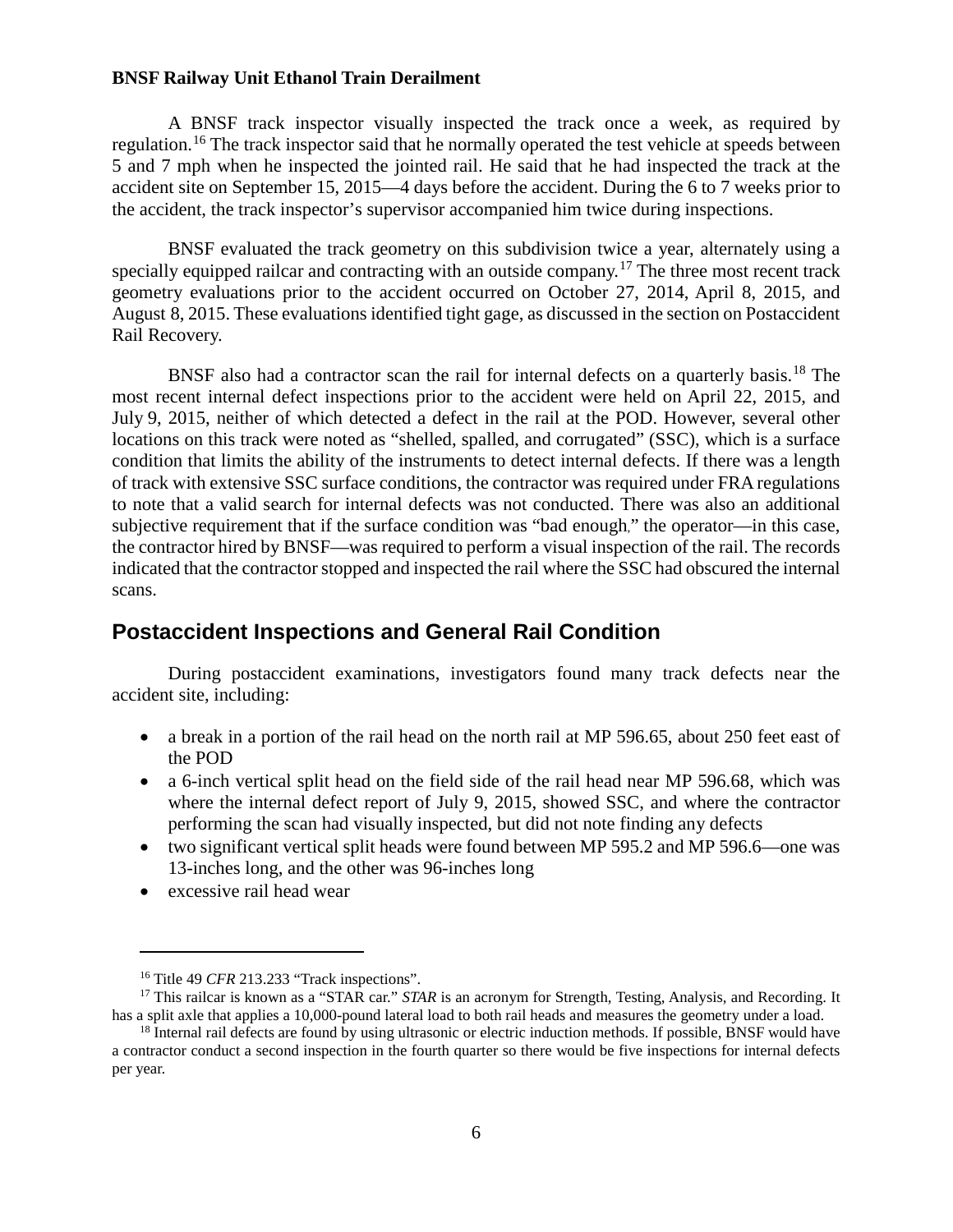BNSF track standard wear limits for rail heads were based on the specified weight of the rail and allowed more wear for heavier rail.<sup>[19](#page-6-0)</sup> All rail that weighed less than 119 pounds had a 0.5-inch vertical wear limit.<sup>[20](#page-6-1)</sup> In the case of a 90-pound rail, such as the one shown in figure 4, 0.5-inch of vertical wear would reduce the rail head to the extent where it may not be able to support the weight of a modern tonnage train and could increase the possibility that the rail would fail.<sup>[21](#page-6-2)</sup> Although the wear on the accident rail had not reached the level for replacement for 90-pound rail by the BNSF wear limit, NTSB investigators considered the wear in the accident rail to be excessive because the remaining head area in the worn 90-pound rail was less than the remaining head area in heavier rail at the wear limits listed in the BNSF track standard.

<span id="page-6-0"></span><sup>&</sup>lt;sup>19</sup> Heavier rail generally has more mass in the rail head.

<sup>&</sup>lt;sup>20</sup> BNSF Engineering Instructions, Rail, revised December 1, 2015, Table 6-1: "Rail Head and Side Wear Limits".

<span id="page-6-2"></span><span id="page-6-1"></span><sup>21</sup> *Tonnage trains* are heavy trains that carry large loads.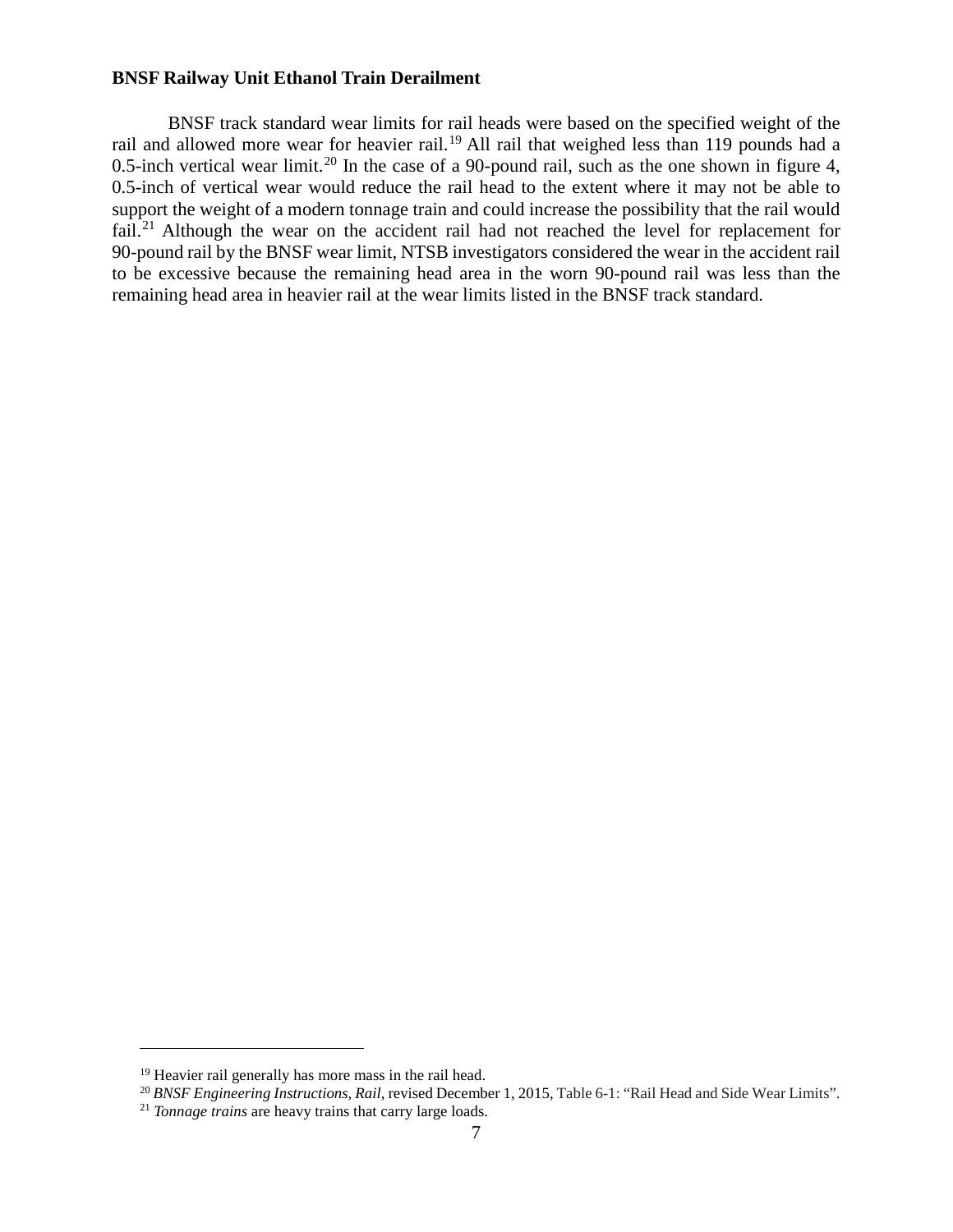

**Figure 4.** Excessive rail head wear on a 90-pound rail from the Aberdeen Subdivision.

 $\overline{a}$ 

Despite being limited because of rail surface issues, BNSF conducted track geometry and internal scanning inspections that exceeded the FRA requirements. However, BNSF continued to operate high-hazard flammable unit trains (HHFUT) on a track with significant defects.<sup>[22](#page-7-0)</sup> Because BNSF lowered this track's classification to Class 1, none of the defects required either a suspension of train operations or increased maintenance requirements. Further, the track met the FRA Track Safety Standards found in Title 49 *Code of Federal Regulations* (*CFR*) Part 213. Since the

<span id="page-7-0"></span><sup>&</sup>lt;sup>22</sup> An *HHFUT* is a single train transporting 70 or more loaded tank cars containing Class 3 flammable liquid.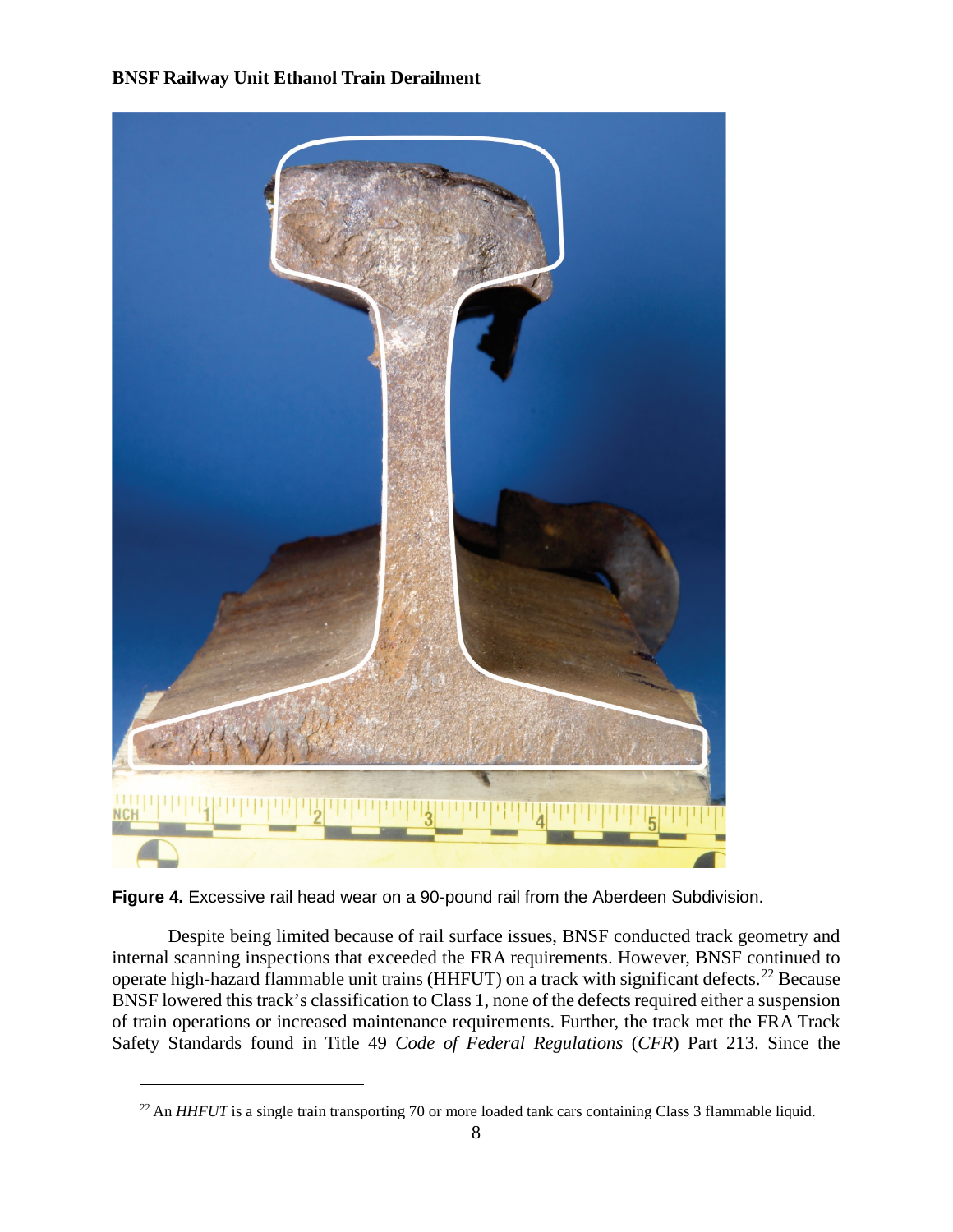accident, BNSF rerouted unit ethanol trains (HHFUT) so that they no longer operate on the Aberdeen Subdivision.

## **Rail Wear and Train Weights**

According to the second edition of *Railroad Engineering*, rough estimates show that 10 pounds of rail weight can carry 3,000 pounds of load—or in this case, if it were new 90-pound rail, 27,000 pounds.<sup>[23](#page-8-0)</sup> The maximum weights for the tank cars for this train were 286,000 pounds and 263,000 pounds. The wheel loading for 286,000-pound cars with four axles was 35,750 pounds per wheel, and the wheel loading for 263,000-pound cars with four axles was 32,875 pounds per wheel. Railroads did not use cars of this size at the time when the rail on this track was manufactured. Therefore, the 90-pound rail may have been overloaded regardless of the excessive head wear.

Modern high-strength steel rail is harder than the century-old rail used on this track and wears down at a lower rate. The hardness of the rail at the POD was about 30 percent lower than the minimum acceptable value for today's rails. Older rail is susceptible to head checks, spalls, and other rolling contact fatigue damage; deformed rail head flow; and increased wear rates.<sup>[24](#page-8-1)</sup> The rail segments recovered at the scene of the accident showed evidence of rolling contact fatigue.

According to BNSF, since January 2015, at least one loaded unit ethanol train, such as the accident train, traversed the Aberdeen Subdivision each week. Excluding the locomotives, the accident train weighed 12,585 tons and had an average wheel loading of 32,104 pounds.<sup>[25](#page-8-2)</sup> More significantly, 98 cars delivered this excessive wheel loading. The age of the rail compounds the fatigue and wear caused by the unit trains with heavy wheel loading. The NTSB believes that freight railroads and the FRA should more closely consider the weight of rail when operating high tonnage trains, particularly those containing highly flammable material.

## **Hazardous Material/Tank Cars**

### **Retrofit and Phase-out**

The Fixing America's Surface Transportation (FAST) Act is a funding and authorization bill governing United States surface transportation spending.<sup>[26](#page-8-3)</sup> Section 7304 of the Act requires that all tank cars used to transport Class 3 flammable liquids must meet US Department of Transportation (DOT) specifications DOT-117, DOT-117P, or DOT-117R in 49 *CFR* Part 179, regardless of train composition. These specifications make tank cars less susceptible to breaching and releasing flammable or hazardous contents during a derailment.

<sup>23</sup> William W. Hay, *Railroad Engineering*, 2nd Ed. (Hoboken, New Jersey: Wiley, 1982).

<sup>&</sup>lt;sup>24</sup> These conditions are all examples of SSC.

<span id="page-8-3"></span><span id="page-8-2"></span><span id="page-8-1"></span><span id="page-8-0"></span><sup>&</sup>lt;sup>25</sup> Investigators used the following calculation to arrive at this total: 12,585 tons  $\div$  98 cars = 128 tons per car x 2,000 pounds = 256,826 pounds per car  $\div$  8 wheels per car = 32,104 pounds per wheel.

<sup>26</sup> Public Law No. 114-94.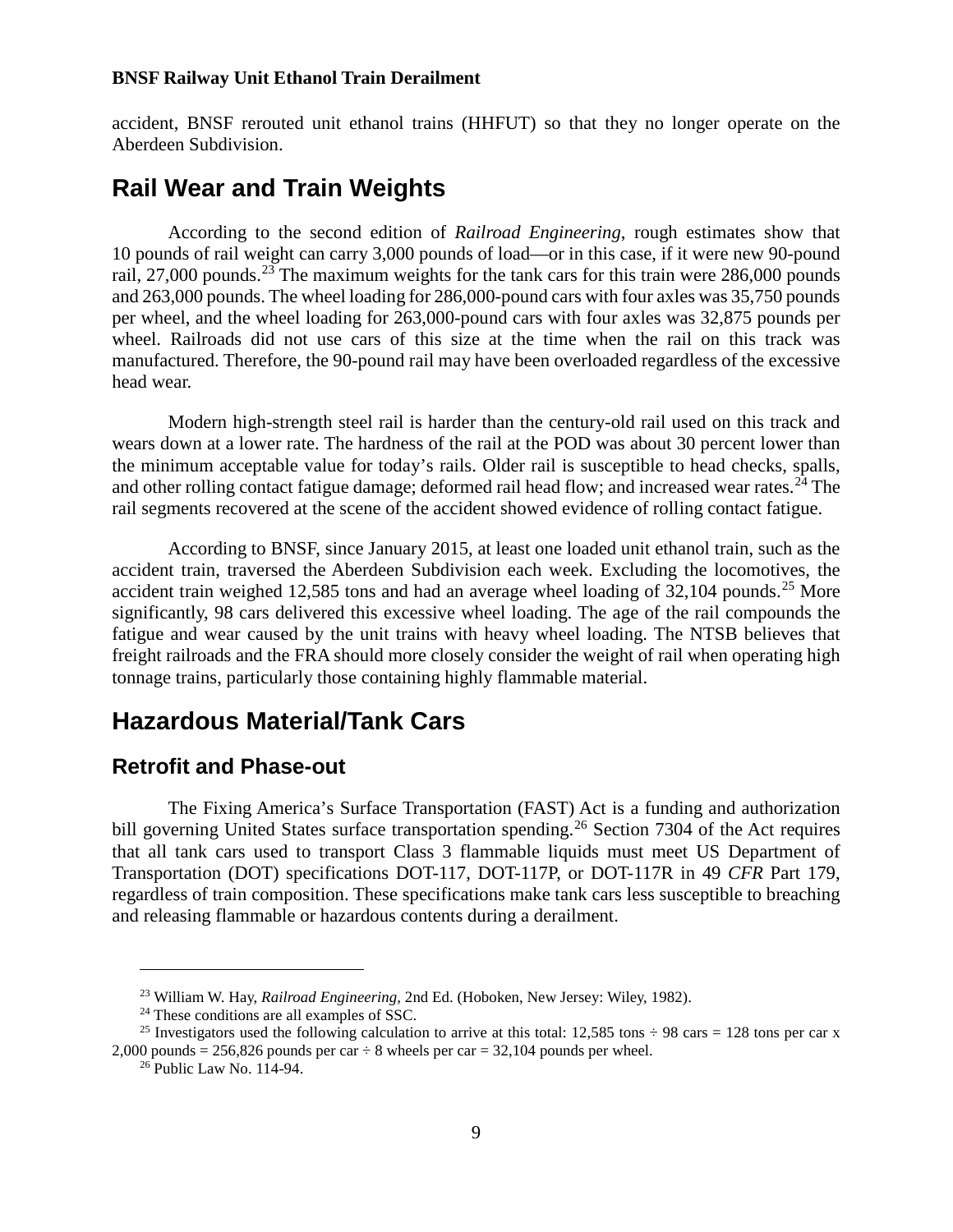The FAST Act contains a schedule for phasing out tank cars in crude oil and ethanol service and requires fleets to be fully DOT-117 compliant by May 1, 2025. However, the FAST Act requires retrofitting or removing from service tank cars transporting other Class 3 Packing Group I flammable materials by May 1, 2025, and Class 3 Packing Groups II and III flammable materials by May 1, 2029.<sup>[27](#page-9-0)</sup> On August 15, 2016, the Pipeline and Hazardous Materials Safety Administration (PHMSA) published a final rule codifying the phase-out schedule for all DOT Specification 111 tank cars used to transport crude oil, ethanol, and other Class 3 flammable liquids.<sup>[28](#page-9-1)</sup>

Continued damages, injuries, and loss of life caused by accidents involving flammable liquids in rail transportation are intolerable given that multilayered mitigation measures involving the tank car, railroad operating practices, and emergency response were painstakingly developed, but are far from being fully implemented. The NTSB is concerned that the ethanol fleet of about 27,900 unmodified DOT-111 legacy tank cars and Association of American Railroads (AAR) Casualty Prevention Circular (CPC)-1232 tank cars may continue to remain in service without safety retrofits during the next 6 years.<sup>[29](#page-9-2)</sup> Operators are required to retrofit or phase out ethanol fleet tank cars in parallel with that of an estimated 127,000 tank cars that carry other flammable liquids.

The first two tank cars to derail in this accident were constructed using the CPC-1232 specifications; both tank cars remained intact. The remaining derailed cars were part of the older DOT-111 legacy tank car fleet. While the ethanol releases and the postaccident pool fire might have been prevented had the two affected tank cars had head shields and tank jackets, these features are not required for nonjacketed DOT-111 tank cars in ethanol service until May 1, 2023. The NTSB believes that the continued use of DOT-111 tank cars in trains transporting flammable hazardous materials emphasizes the importance of routing trains on tracks that are well maintained and less likely to cause derailments.

## **Routing High-Hazard Flammable Trains**

Postaccident examinations of the track near Lesterville revealed multiple rail defects that could result in derailments. Some of these defects were not found during routine inspections; had they been identified, the Class 1 track designation would still have allowed BNSF to defer making the repairs. The FRA Track Safety Standards use a strategy of lowering the classification of track, thereby lowering the speed of the trains, to mitigate the risk of a catastrophic derailment.<sup>[30](#page-9-3)</sup>

<span id="page-9-0"></span><sup>27</sup> The *Packing Group* of a hazardous material is based on the degree of danger it presents: Packing Group I - Great Danger, Packing Group II - Medium Danger, Packing Group III - Minor Danger.

<span id="page-9-1"></span><sup>28</sup> "Hazardous Materials: FAST Act Requirements for Flammable Liquids and Rail Tank Cars," *Federal Register* 81, no. 157 (August 15, 2016): 53935.

<span id="page-9-2"></span><sup>29</sup> (a) K. Neels & M. Berkman, *A Review of the Pipeline and Hazardous Materials Safety Administration's Draft Regulatory Impact Analysis*, Docket No. PHMSA 2012-0082 (HM-251), prepared for the Railway Supply Institute Committee on Tank Cars (November 2014); (b) AAR CPC-1232 required that tank cars ordered for crude oil or ethanol service after October 1, 2011, include a thicker shell and half-height head shield for greater puncture resistance than other Specification-111 tank cars.

<span id="page-9-3"></span><sup>30</sup> Title 49 *CFR* 213.113 "Defective rails".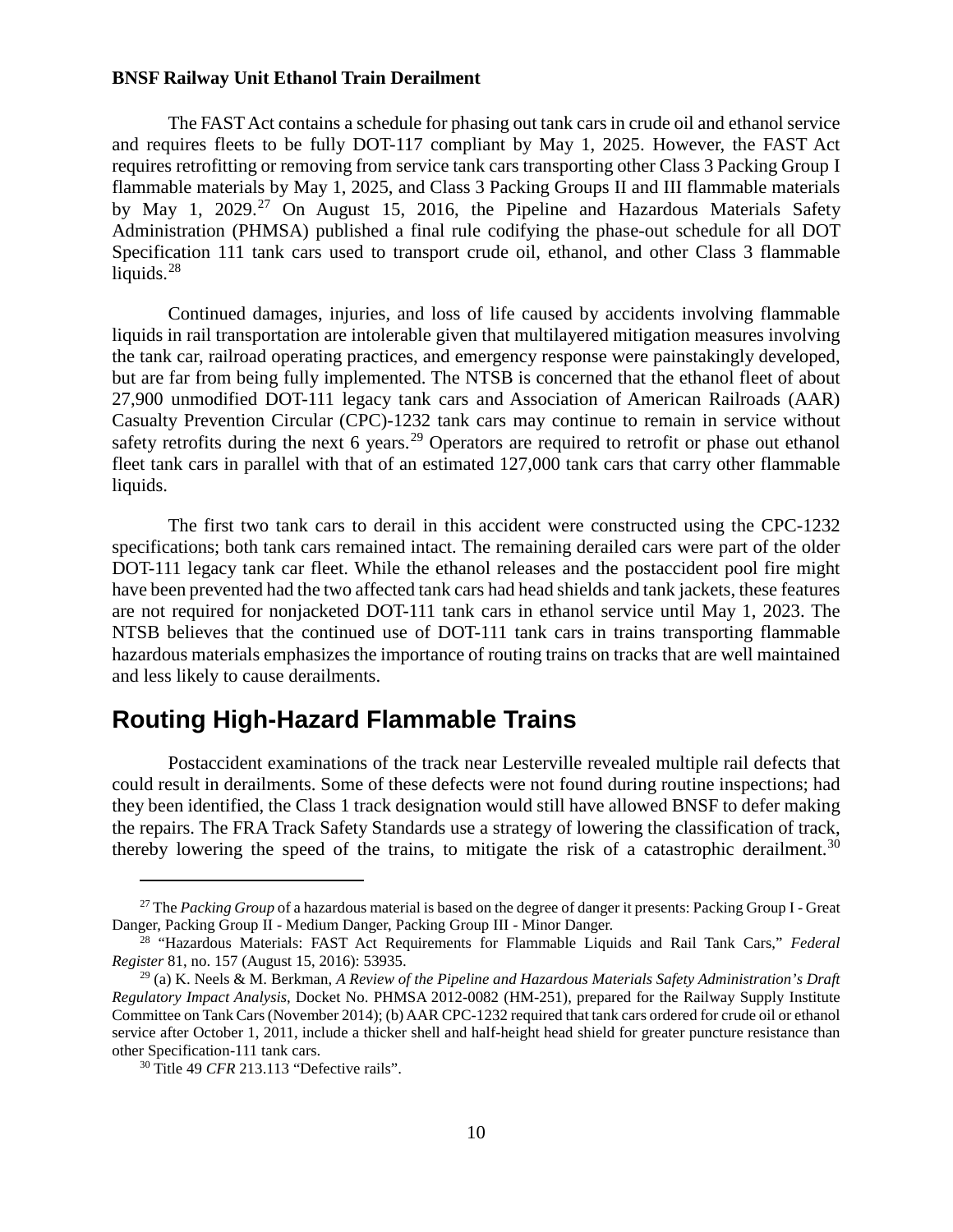Although this may be a practical approach for low-density, slow-speed tracks that handle general freight, the results of even a minor derailment can be catastrophic when a high-hazard flammable train (HHFT) is involved.<sup>[31](#page-10-0)</sup> The NTSB believes that the maintenance standards allowed for Class 1 track increases the risk of derailments, particularly of HHFTs, to unacceptable levels.

Although both newer tank cars and older legacy DOT-111 tank cars were involved in the derailment, only the legacy DOT-111 tank cars breached. The legacy DOT-111 tank cars are eligible to transport ethanol until May 1, 2023. The NTSB believes that routing trains that transport flammable hazardous materials on well-maintained tracks lowers the possibility of derailment, which counteracts the increased risk of tank car failures caused by the continued use of legacy DOT-111 tank cars.

On March 31, 2016, PHMSA changed its regulations to require railroads to analyze HHFT routes. Railroads are required under 49 *CFR* 172.820 to perform a risk analysis to determine the routing of a train identified as an HHFT. [Appendix D to Part 172](http://www.ecfr.gov/cgi-bin/text-idx?SID=80ed3346167bd6b329148157bb32a9a1&mc=true&node=ap49.2.172_1822.d&rgn=div9) lists 27 items for railroads to consider when performing the risk analysis. Item 5 of appendix D states, "Track type, class, and maintenance schedule." However, the regulation does not provide specific direction for railroads to analyze the risks associated with the track type, class, and maintenance schedule. Further, the list in appendix D does not mention the increased risk associated with the use of the older DOT-111 tank cars. The NTSB believes that three additional significant factors must be considered when routing HHFT trains: (1) the increased derailment risk associated with Class 1 track, (2) the weight of the tank cars in relation to the weight of the rail, and (3) the potential failure of legacy DOT-111 tank cars during derailments. Therefore, the NTSB recommends that PHMSA include the increased derailment risks associated with Class 1 track, the relationship between the weight of the railcars and the weight of the rail, and the potential failure of legacy DOT-111 tank cars during derailments in the list of items for railroads to consider when determining the routes for HHFTs or HHFUTs, as found in appendix D of 49 *CFR* Part 172. In addition, the NTSB recommends that PHMSA and the FRA work together to develop specific guidance for railroads when using the list of items found in appendix D of 49 *CFR* Part 172 in their risk assessments and apply the information gathered in those risk assessments when analyzing proposed routes for HHFTs or HHFUTs.

## **Probable Cause**

 $\overline{a}$ 

The National Transportation Safety Board determines that the probable cause of the broken rail, derailment, and subsequent fire was BNSF Railway Company's decision to defer track maintenance and continue to operate high-hazard flammable unit trains on the Aberdeen Subdivision. Contributing to the accident was the Federal Railroad Administration's track maintenance regulation that allowed high-hazard flammable unit trains to continue to operate after the track was reclassified to a lower standard. Contributing to the tank car breach and subsequent fire was the continued use of legacy US Department of Transportation-111 tank cars to carry flammable products.

<span id="page-10-0"></span><sup>&</sup>lt;sup>31</sup> An *HHFT* is a single train transporting 20 or more loaded tank cars of a Class 3 flammable liquid in a continuous block or a single train carrying 35 or more loaded tank cars of a Class 3 flammable liquid throughout the train consist.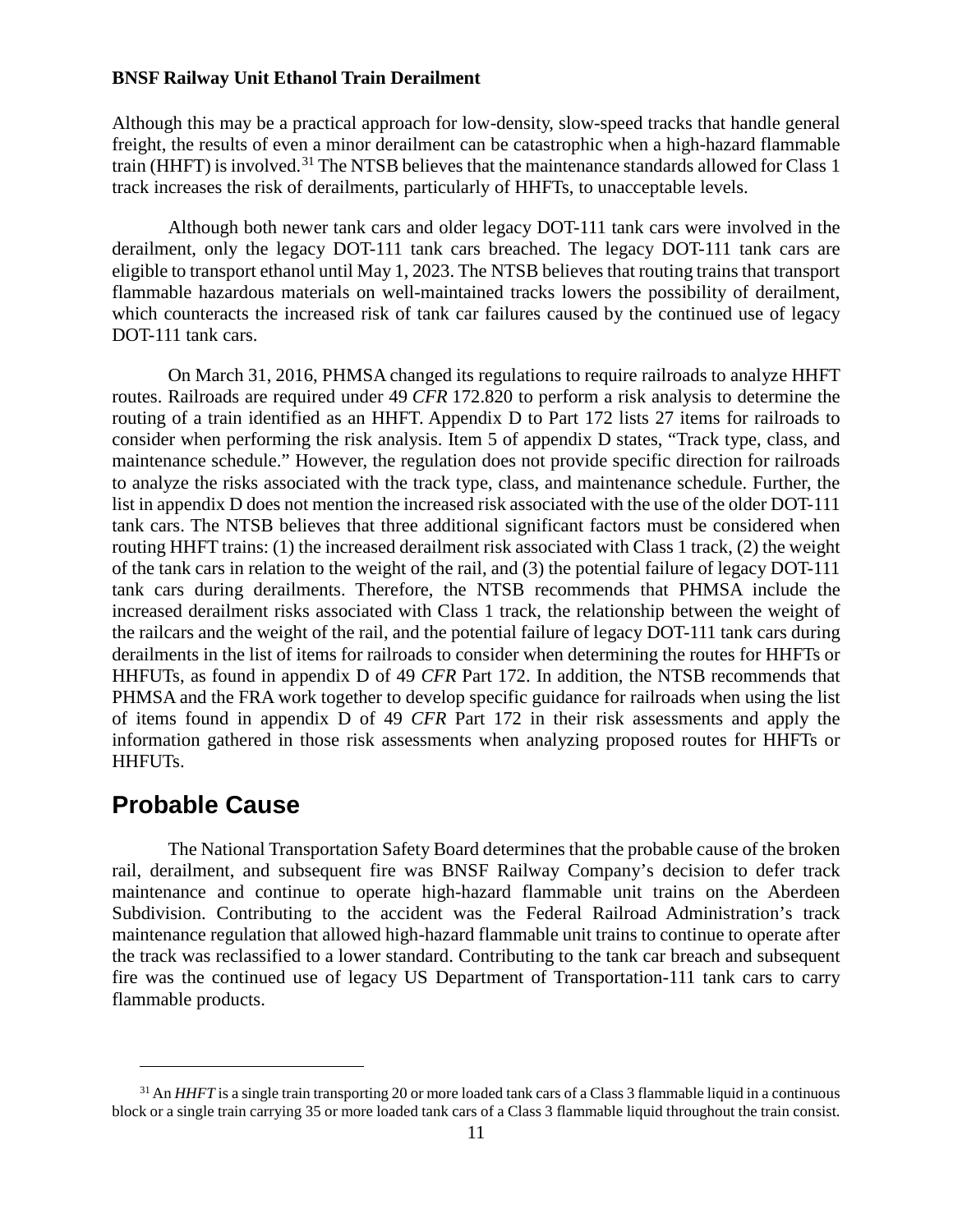## **Recommendations**

The National Transportation Safety Board makes the following new safety recommendations:

#### **To the Pipeline and Hazardous Materials Safety Administration:**

Include the increased derailment risks associated with Class 1 track, the relationship between the weight of the railcars and the weight of the rail, and the potential failure of legacy US Department of Transportation-111 tank cars during derailments in the list of items for railroads to consider when determining the routes for high-hazard flammable trains or high-hazard flammable unit trains, as found in appendix D of title 49 *Code of Federal Regulations* Part 172. (R-17-05)

#### **To the Pipeline and Hazardous Materials Safety Administration and Federal Railroad Administration:**

Work together to develop specific guidance for railroads when using the list of items found in appendix D of title 49 *Code of Federal Regulations* Part 172 in their risk assessments and apply the information gathered in those risk assessments when analyzing proposed routes for high-hazard flammable trains or high-hazard flammable unit trains. (R-17-06)

For more details about this accident, visit [www.ntsb.gov/investigations/dms.html](http://www.ntsb.gov/investigations/dms.html) and search for NTSB accident identification **DCA15FR016**.

## **BY THE NATIONAL TRANSPORTATION SAFETY BOARD**

**ROBERT L. SUMWALT, III EARL F. WEENER** Acting Chairman Member

**CHRISTOPHER A. HART T. BELLA DINH-ZARR** Member Member

**Adopted: June 26, 2017**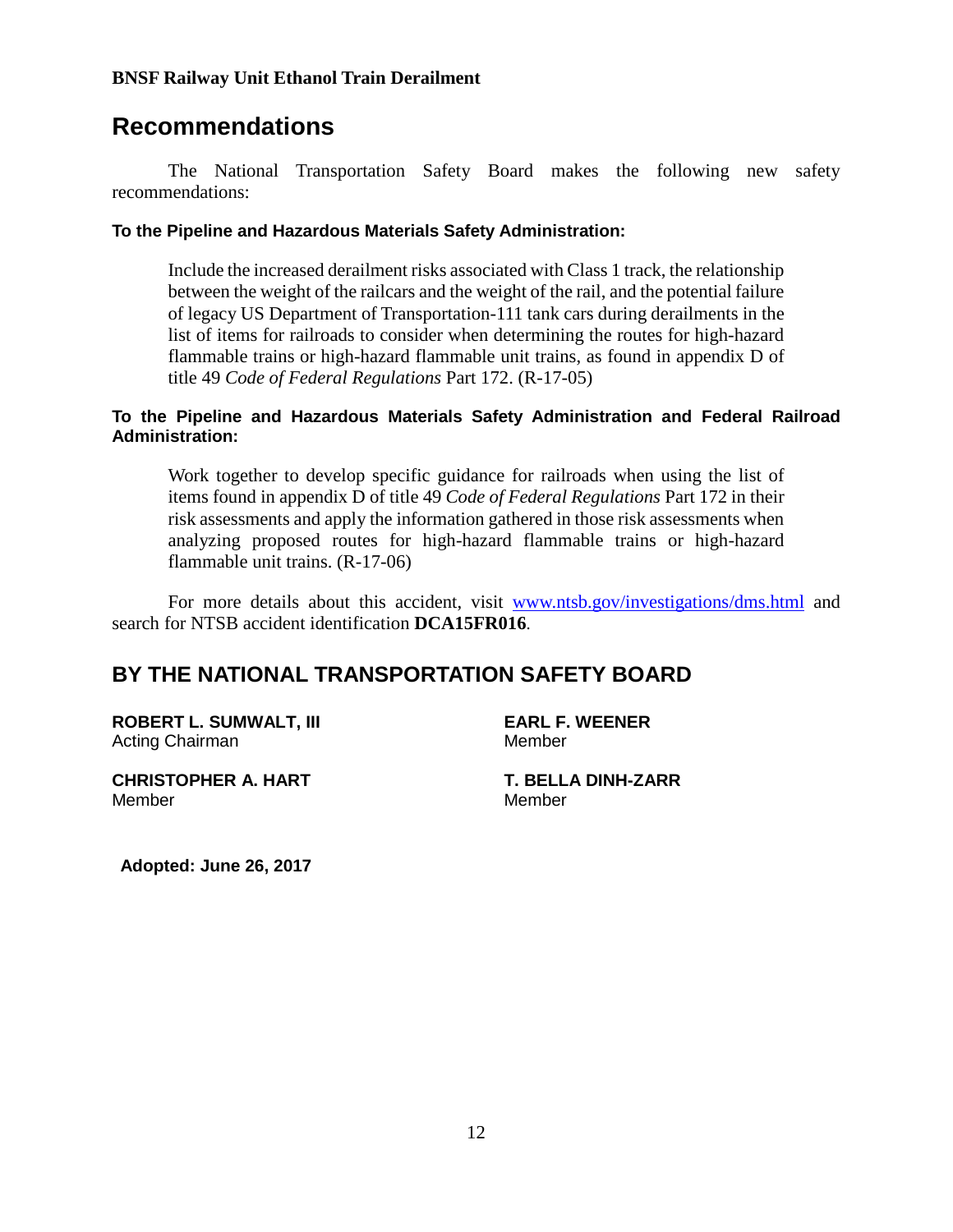The NTSB has authority to investigate and establish the facts, circumstances, and cause or probable cause of a railroad accident in which there is a fatality or substantial property damage, or that involves a passenger train. (Title 49 *United States Code (USC)* Section 1131 - *General authority*)

The NTSB does not assign fault or blame for an accident or incident; rather, as specified by NTSB regulation, "accident/incident investigations are fact-finding proceedings with no formal issues and no adverse parties . . . and are not conducted for the purpose of determining the rights or liabilities of any person." Title 49 *Code of Federal Regulations*, Section 831.4. Assignment of fault or legal liability is not relevant to the NTSB's statutory mission to improve transportation safety by investigating accidents and incidents and issuing safety recommendations. In addition, statutory language prohibits the admission into evidence or use of any part of an NTSB report related to an accident in a civil action for damages resulting from a matter mentioned in the report. 49 *USC* 1154(b).